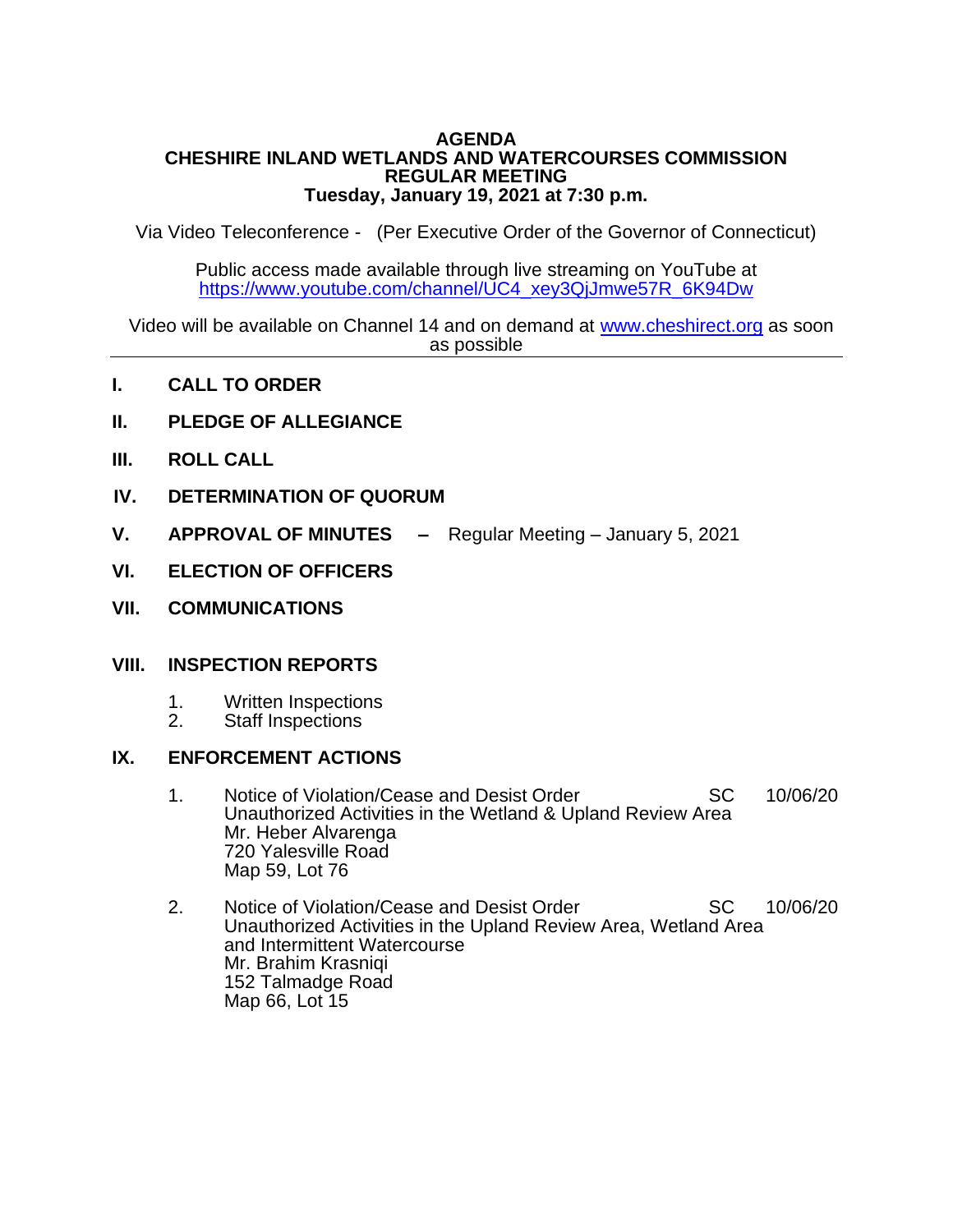## **INLAND WETLANDS COMMISSION Page 2 January 5, 2021**

# **X. UNFINISHED BUSINESS**

| 1. | <b>Permit Application</b><br>Nosal Properties of South Main Street, LLC<br>944 South Main Street<br>Site Plan - Commercial Building | <b>APP</b><br><b>DOR</b><br><b>MAD</b> | 2020-031<br>12/01/20<br>02/04/21 |
|----|-------------------------------------------------------------------------------------------------------------------------------------|----------------------------------------|----------------------------------|
| 2. | <b>Permit Application</b><br>Robert J. Oris, Jr.<br>Reservoir Road (52/156)<br><b>Site Plan</b>                                     | <b>APP</b><br><b>DOR</b><br><b>MAD</b> | 2020-032<br>12/01/20<br>02/04/21 |
| 3. | <b>Permit Application</b><br>Robert J. Oris, Jr.<br>Reservoir Road (52/157)<br>Site Plan                                            | APP<br><b>DOR</b><br><b>MAD</b>        | 2020-033<br>12/01/20<br>02/04/21 |
| 4. | <b>Permit Application</b><br>Heber Alvarenga<br>720 Yalesville Road<br><b>Site Plan</b>                                             | APP<br><b>DOR</b><br>MAD               | 2021-001<br>01/05/21<br>03/11/21 |
| 5. | <b>Request for Determination</b><br>Ball & Socket Arts, Inc.<br>493 West Main Street<br><b>Modification of a Permit</b>             | <b>RFD</b>                             | 2021-003                         |
| 6. | <b>Permit Application</b><br>Ball & Socket Arts, Inc.<br>493 West Main Street/Willow Street<br>Modification of a Permit             | <b>APP</b><br><b>DOR</b><br><b>MAD</b> | 2021-003<br>01/05/21<br>03/11/21 |
| 7. | <b>Request for Determination</b><br>PABCO, Inc.<br><b>Marion Road</b><br>Resubdivision                                              | <b>RFD</b>                             | 2021-004                         |